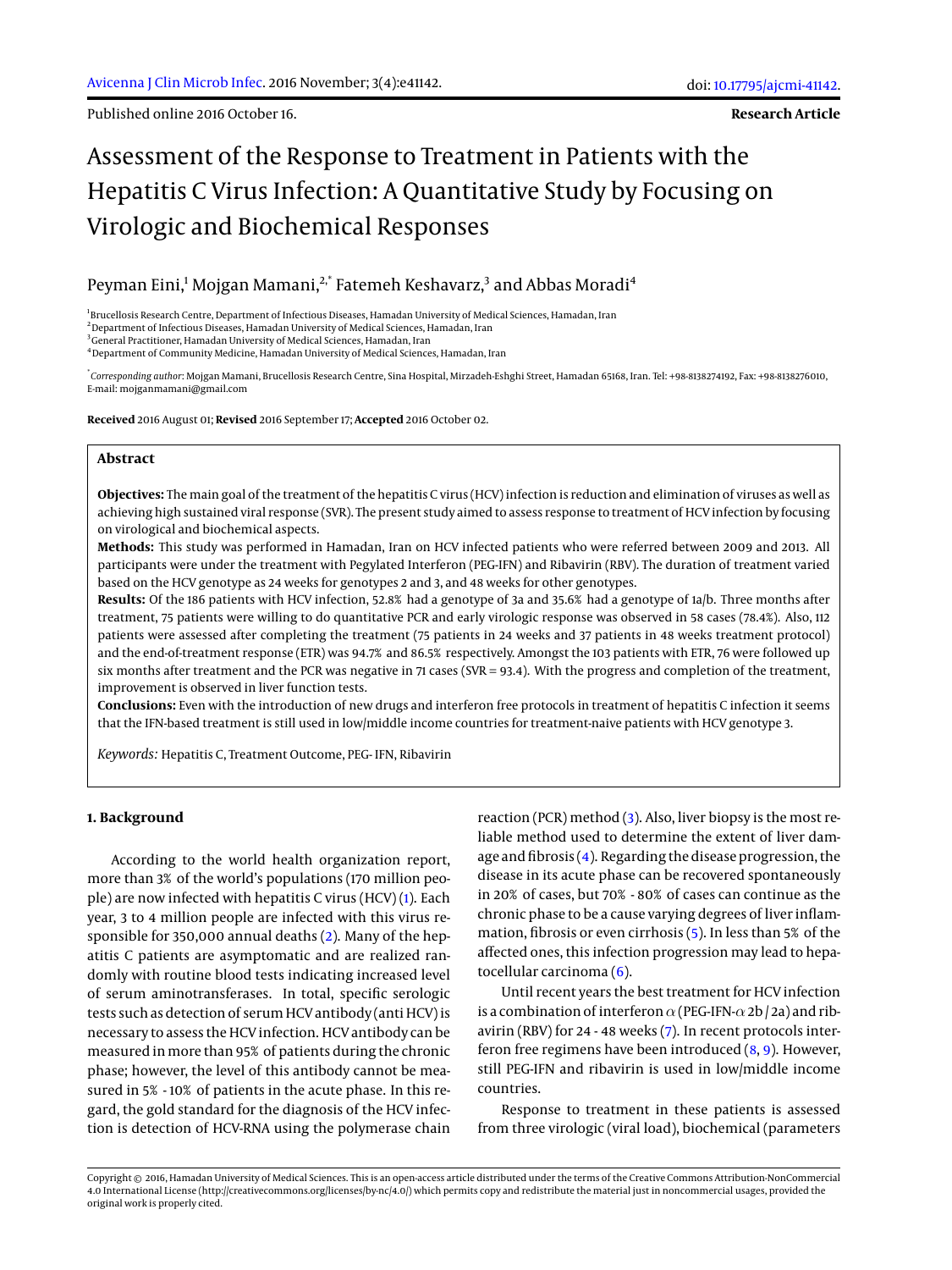of liver function test) and histological (liver biopsy) aspects. The main goal of treatment is reduction and elimination of viruses as well as sustained viral response (SVR) that is determined with normal aminotransferase levels and the absence of serum HCV RNA during 24 weeks after the end of treatment [\(7\)](#page-3-6). However, the recurrence of infection and also treatment side effects are also common findings needing more assessment of treatment protocol.

### **2. Objectives**

The present study aimed to assess the response to treatment of HCV infection to PEG-IFN/RBV regimen by focusing on virological and biochemical aspects.

#### **3. Methods**

This retrospective study was performed at the Imam Khomeini clinic in Hamadan, Iran on record files of 186 consecutive patients with positive HCV infection who were referred between 2009 and 2013. All of the patients are above 18 years old and posses positive HCV RNA (PCR) in addition to the positive serology for the hepatitis C infection. The relevant information is entered to the checklist from the patients' file.

All participants were under the treatment with PEG-IFN- $\alpha$  2b / 2a and RBV. The exclusion criteria include: incomplete record files, those who did not complete the course of treatment and those who were treated with anything other than the PEG-IFN/RBV regimen. All study information including demographic information, genotype of virus, residency, co-infection with HIV, liver function parameters (AST, ALT, ALP, Bill total/direct, PT, INR) and time of treatment was collected from recorded files of the patients.

In this study, AST, ALT < 40 IU/L, Bilirubin direct <  $1.5$ mg/dl, Alkaline phosphatase < 306 IU/L is considered in normal limit.

The treatment method for genotype 1, HCV infection is 48 weeks course of the following regimen:

 $-$  PEG IFN- $\alpha$ 2b (1.5 $\mu$ g/kg) + RBV (weight based and range from 800-1400 mg) or

-PEG IFN- $\alpha$ 2a (180- $\mu$ g) + RBV (weight based and range from 1000-1200 mg)

The treatment of genotype 2 and 3, is similar doses of PEG IFN- $\alpha$ 2b or PEG IFN- $\alpha$ 2a with 800 mg of RBV for 24 weeks (9).

The study endpoint was to assess virologic and biochemical responses to treatment protocol by assessing quantitative PCR results and liver function parameters respectively after the two 24 and 48 weeks treatment protocols.

In this study, early virologic response (EVR) was defined when the levels of HCV RNA becomes undetectable or decreased at least two logs after 12 weeks of therapy. If HCV RNA was undetectable at the end of treatment this was considered as end-of-therapy response (ETR). A sustained virologic response (SVR) was considered when HCV RNA in the serum was negative at the end of treatment and 6 months  $later (9).$  $later (9).$  $later (9).$ 

For statistical analysis, the trend of the changes in diagnostic parameters during the treatment was assessed using the repeated measure ANOVA test. The statistical software SPSS version 16.0 for Windows (SPSS Inc., Chicago, IL) was used. P values of 0.05 or less were considered statistically significant.

#### **4. Results**

The mean age of patients was  $46.84 \pm 1.34$  years (ranged 19 to 79 years) and 91.8% were male. Furthermore, 91.0% were resident in urban areas. Regarding various genotypes of HCV, 52.8% had genotype 3a, 35.6% had genotype 1a/b, 3.9% had a genotype of 2 and the rest were other genotypes. Co-infection with HIV was reported in 3.4%. Duration of treatment varied based on HCV genotypes as 24 weeks for genotypes 2 and 3, and 48 weeks for other genotypes. The change of liver functional parameters within 6 months of treatment in genotypes 2 and 3 is summarized in [Table 1.](#page-2-0) As shown, a downward trend in serum level of liver enzymes (ALT, AST) was revealed within 6 months of treatment, while the trend of the change in total and direct bilirubin as well as protrombin time (PT) remained unchanged. Regarding the change in liver function indices in HCV genotypes other than 2 and 3 [\(Table 2\)](#page-2-1), the decreasing trends in liver function parameters specified to ALT, AST and bilirubin within one year after beginning treatment. In the group treated for 24 weeks (genotypes 2 and 3), no significant association was found between the change in serum level of AST and ALT and baseline parameters of gender (P = 0.99), age (P = 0.96), type of genotype (P = 0.82) residency (P =  $0.52$ ) and co-infection with HIV (P =  $0.41$ ). However, the trend of the changes in the levels of  $AST (P = 0.03)$ , PT ( $P < 0.001$ ) and total bilirubin ( $P < 0.001$ ) was related to the residency of patients. Also, different trends of the change in direct bilirubin were observed between men and women ( $P = 0.045$ ).

Of the 186 patients, 75 were willing to do quantitative PCR three months post treatment and virologic response was observed in 58 cases (EVR = 78.4%). Also, 112 patients were assessed after completing the treatment, 75 patients in the group with 24 weeks treatment protocol (ETR = 94.7%) and 37 patients in the group with 48 weeks protocol (ETR = 86.5%). Amongst the 103 patients with ETR,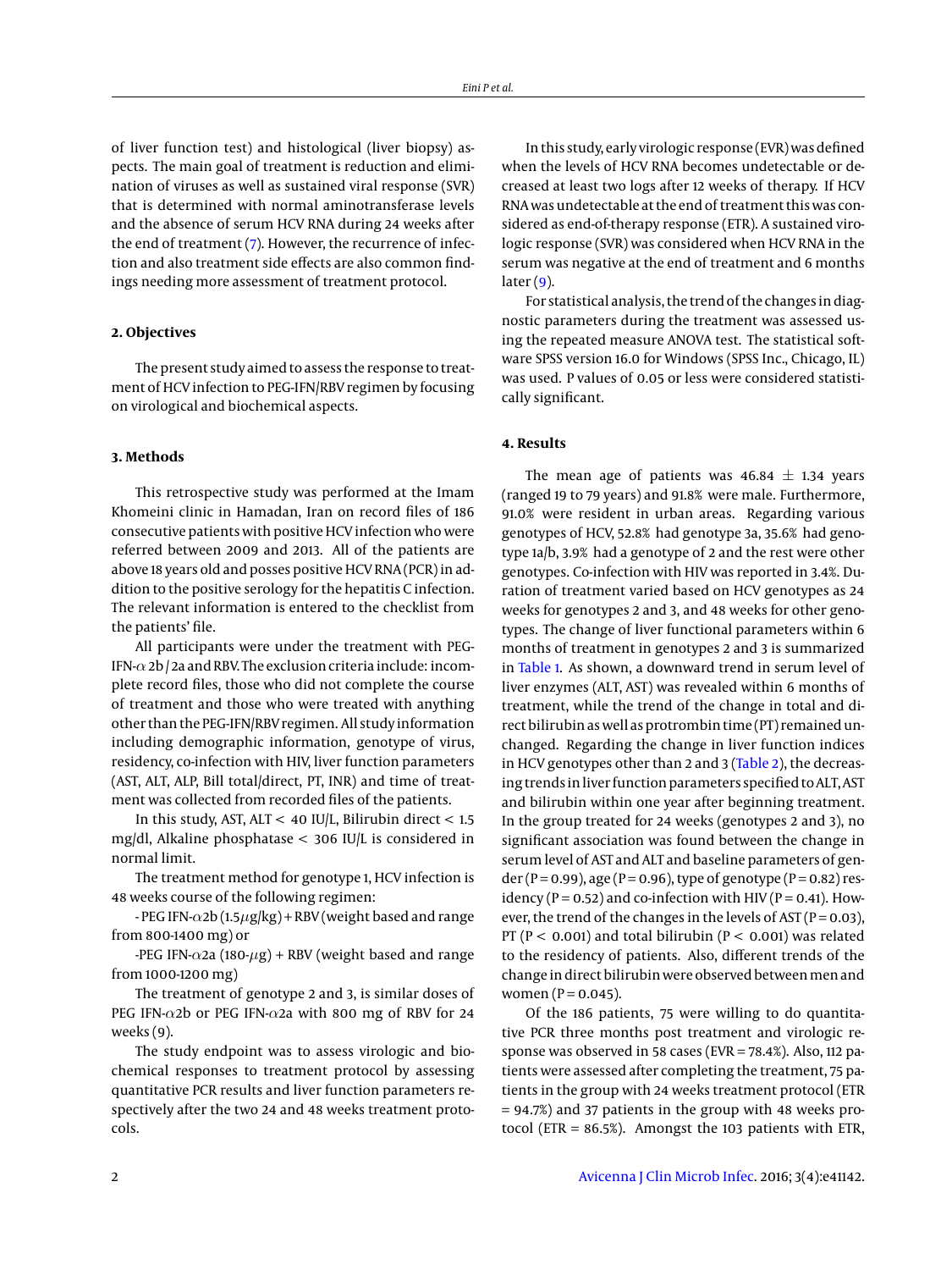<span id="page-2-0"></span>**Table 1.** Mean Level of Liver Function Parameters in Patients with HCV Genotypes 2 and 3

| <b>PValue</b> |
|---------------|
| ${}< 0.001$   |
| ${}< 0.001$   |
| 0.006         |
| 0.509         |
| 0.523         |
| 0.078         |
|               |

<span id="page-2-1"></span>**Table 2.** Mean Level of Liver Function Parameters in Patients with HCV Genotypes other than 2, 3

| Parameter                | <b>On Admission</b> | 3 Months Later | 1 Year Later | P Value      |
|--------------------------|---------------------|----------------|--------------|--------------|
| ALT(IU/L)                | 76.32               | 40.86          | 33.76        | ${}_{0.001}$ |
| AST (IU/L)               | 58.41               | 35.79          | 34.42        | ${}_{0.001}$ |
| ALP (IU/L)               | 227.55              | 215.18         | 203.31       | 0.162        |
| Direct Bilirubin (mg/dL) | 0.23                | 0.25           | 0.43         | ${}_{0.001}$ |
| Total Bilirubin (mg/dL)  | 0.95                | 0.97           | 0.77         | 0.020        |
| PT(Sec)                  | 12.199              | 13.00          | 12.86        | 0.052        |

76 were followed up six months after treatment and the PCR was negative in 71 cases (SVR =  $93.4$ ). In fact, 78.4% of patients in both treatment groups (6-month and 1-year groups) achieved EVR, three months after the beginning of treatment; while 94.7% of patients in 6-month treatment group and 86.5% of those in 1-year treatment group achieved ETR after completing their treatment schedule. In the present study, the trend of the change in PCR negativity was significant in females, younger ages, in those who resident in urban area and also in those with negative HIV.

#### **5. Discussion**

In our observation, the most frequent genotype was genotype 3a, which was similar to the result presented by Rafiei et al. in Iran [\(10\)](#page-3-9), but partially higher than that was reported by Mchutchison et al. [\(7\)](#page-3-6) in the United States and Keyvani in Iran [\(11\)](#page-3-10). The distribution of various genotypes of HCV is different according to the ethnical and geographical varieties. Taherkhani and Farshadpour have mentioned the increasing prevalence of genotype 3a and decreasing prevalence of genotype 1a / 1b in recent years in Iran [\(12\)](#page-3-11). In our study, achieving SVR was reported in 93.4% of patients with ETR, which was similar to the rate reported by Alavian [\(13\)](#page-3-12) and Akhoondi [\(14\)](#page-3-13), but considerably higher than the rates reported by Mchutchison [\(7\)](#page-3-6). The difference in the rate of SVRmight be due to the difference in immune system status, difference in genotypic pattern of virus and

also more use of alcohol in the western areas. Also, the obtained ETR in our survey was similar to the Alavian et al. report [\(15\)](#page-3-14) (85.0%), but was contrary to the rate by Pearlman et al. in Atlanta [\(16\)](#page-3-15). Also, the obtained EVR in our study (78.4%) was near the rate of Alavian et al. as 91.0% [\(15\)](#page-3-14), but was higher than the rate reported by Ocker et al. as 72.0% [\(17\)](#page-3-16). It seems that the rate of SVR is directly associated with some determinants such as female gender, low level of HCV RNA, lack of fibrosis and lower body mass index. In Asian societies such as Iran, the BMI and the prevalence rate of its complication such as hypertension and diabetes are lower than western countries and thus the prognosis of HCV infection can be better. As indicated by Bafandeh et al. in Iran [\(18\)](#page-4-0), achieving SVR was reported high in various genotypes of the virus.

In the present study, the trend of the change in PCR negativity was significant in females, in those who resident in urban areas and also in those with negative HIV. In a study by Mauss et al. in Germany [\(19\)](#page-4-1) and contrary to our study, significant trends were revealed in positive HIV patients. However, similar to our study, Conjeevara et al. showed higher SVR in females than in male patients [\(20\)](#page-4-2). Regarding association between SVR and type of genotype, we could not find a relationship similar to the Bafandeh et al. study [\(18\)](#page-4-0), but in another study by Alavian et al. [\(15\)](#page-3-14), the achieved SVR was higher in the genotype of 1 a/b and 3a. It is obvious that achieving SVR is higher in the younger population rather than in the old patients due to a higher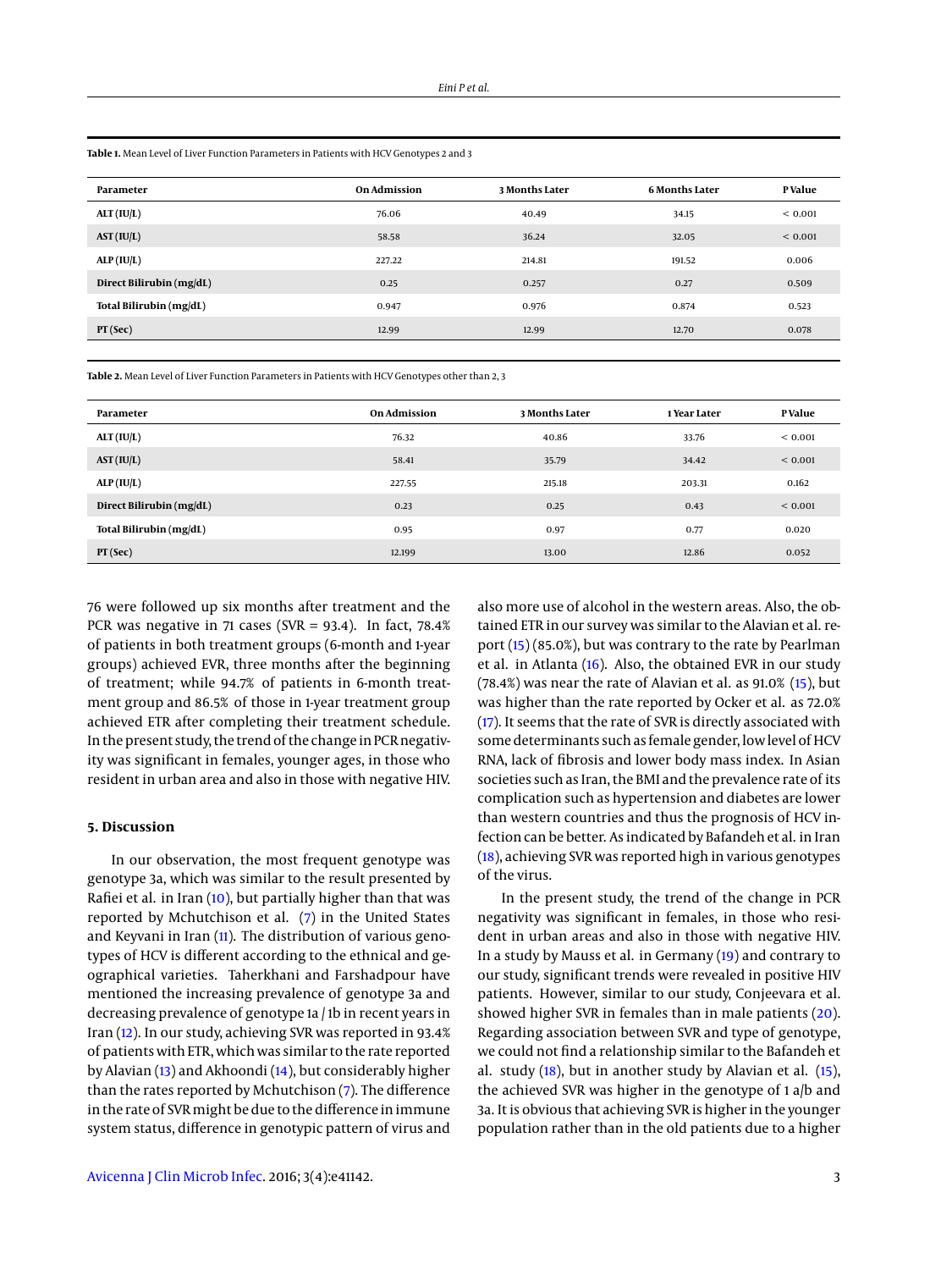prevalence rate of chronic diseases such as hypertension and diabetes as well as a higher rate of immunodeficiency conditions in older people. This was shown in our survey.

Although the increase in liver enzymes is an indicator for progression to cirrhosis and liver damages, several studies could not indicate a significant association between the increased level of these markers and severity of liver lesions [\(18\)](#page-4-0). In our study, the changes in ALT and AST were significant in the genotypes of 2 and 3. The change in bilirubin, AST and ALT was also significant in other genotypes that indicate the presence of all types of genotypes that can predispose liver to damage. Furthermore, with the progress and completion of the treatment, improvement is observed in liver enzymes in both treatment groups of 24 and 48 and this refers to the possibility of improving liver activity.

Due to the retrospective nature of the study, it was not possible to follow up on all patients. For this reason some files were left out of the study and EVR and SVR investigations were not possible for all patients. Lack of considering treatment side effects and lack of comparison of treatment response with other treatment regiments were another limitation of this study.

#### *5.1. Conclusion*

Despite the introduction of interferon free regimen to treat of hepatitis C in recent years, it appears that the PEG-IFN/RBV combination is suitable on treatment-naive patients with HCV genotype 3 in areas that do not have easy access to new drugs or because of the high cost, drugs cannot be used. Naturally protocol should change to the new drugs if it is more accessible.

#### **Acknowledgments**

The authors thank the Research Deputyship of Hamadan University of Medical Sciences, Hamadan, Iran, for their financial support

#### **Footnotes**

**Authors' Contribution:** Peyman Eini was involved in the study concept and design, the study supervision, analysis and interpretation of data; Fatemeh Keshavarz and Abbas Moradi participated in the study design and analyzed the data; Mojgan Mamani was involved in the study concept and design, abstracted data, wrote and prepared the manuscript; All authors provided comments and approved the final manuscript.

**Funding/Support:** The Vice-chancellor of research and technology, Hamadan University of Medical Sciences, Hamadan, Iran supported this study financially.

#### **References**

- <span id="page-3-0"></span>1. World Health organization (WHO). . Medical leader urge collection of demographic information as a step toward health care.World health organization 2012. Available from: [Http://www.who.int/](Http://www.who.int/mediacentere/factsheets/fs164/en/2012) [mediacentere/factsheets/fs164/en/2012](Http://www.who.int/mediacentere/factsheets/fs164/en/2012).
- <span id="page-3-1"></span>2. Chevaliez S, Pawlotsky JM. Hepatitis C virus: virology, diagnosis and management of antiviral therapy. *World J Gastroenterol.* 2007;**13**(17):2461–6. [PubMed: [17552030\]](http://www.ncbi.nlm.nih.gov/pubmed/17552030).
- <span id="page-3-2"></span>3. Kurt JI, Harison K, Longo J. Acute viral hepatitis. In: Longo DL, Kasper DL, Larry Jameson J, Fauci AS, Hauser SL, Loscalzo J, editors. Harrison's principles of internal medicine. 18 ed. United States America: Mcgraw Hill; 2012. pp. 1278–84.
- <span id="page-3-3"></span>4. Gogov B, Vukobrat-Bijedic Z. Correlation of pathohistotogical changes and serology parameters in chronic hepatitis C. *Med Arch.* 2012;**66**(3):181–4. [PubMed: [22822619\]](http://www.ncbi.nlm.nih.gov/pubmed/22822619).
- <span id="page-3-4"></span>5. Strader DB, Seeff LB. Hepatitis C: a brief clinical overview. *ILAR J.* 2001;**42**(2):107–16. [PubMed: [11406713\]](http://www.ncbi.nlm.nih.gov/pubmed/11406713).
- <span id="page-3-5"></span>6. Falasca K, Ucciferri C, Mancino P, Gorgoretti V, Pizzigallo E, Vecchiet J. Use of epoetin beta during combination therapy of infection with hepatitis c virus with ribavirin improves a sustained viral response. *J Med Virol.* 2010;**82**(1):49–56. doi: [10.1002/jmv.21657.](http://dx.doi.org/10.1002/jmv.21657) [PubMed: [19950239\]](http://www.ncbi.nlm.nih.gov/pubmed/19950239).
- <span id="page-3-6"></span>7. McHutchison JG, Lawitz EJ, Shiffman ML, Muir AJ, Galler GW, Mc-Cone J, et al. Peginterferon alfa-2b or alfa-2a with ribavirin for treatment of hepatitis C infection. *N Engl J Med.* 2009;**361**(6):580–93. doi: [10.1056/NEJMoa0808010.](http://dx.doi.org/10.1056/NEJMoa0808010) [PubMed: [19625712\]](http://www.ncbi.nlm.nih.gov/pubmed/19625712).
- <span id="page-3-7"></span>8. Recommendations for testing, managing, and treating hepatitis c. Idsa/aasld guideline [cited February 24]. Available from: [http://www.](http://www.hcvguidelines.org/sites/default/files/full_report.pdf) [hcvguidelines.org/sites/default/files/full\\_report.pdf](http://www.hcvguidelines.org/sites/default/files/full_report.pdf).
- <span id="page-3-8"></span>9. Dienstag JL, Delemos AS. Viral hepatitis. In: Bennet JB, Dolin R, Blaster MJ, editors. Principles and practice of infectious disease. 8 ed. Philadelphia: Sunders; 2015. pp. 1463–4.
- <span id="page-3-9"></span>10. Rafiei A, Darzyani AM, Taheri S, Haghshenas MR, Hosseinian A, Makhlough A. Genetic diversity of HCV among various high risk populations (IDAs, thalassemia, hemophilia, HD patients) in Iran. *Asian Pac J Trop Med.* 2013;**6**(7):556–60. doi: [10.1016/S1995-7645\(13\)60096-6.](http://dx.doi.org/10.1016/S1995-7645(13)60096-6) [PubMed: [23768829\]](http://www.ncbi.nlm.nih.gov/pubmed/23768829).
- <span id="page-3-10"></span>11. Keyvani H, Alizadeh AH, Alavian SM, Ranjbar M, Hatami S. Distribution frequency of hepatitis C virus genotypes in 2231 patients in Iran. *Hepatol Res.* 2007;**37**(2):101–3. doi: [10.1111/j.1872-034X.2007.00015.x.](http://dx.doi.org/10.1111/j.1872-034X.2007.00015.x) [PubMed: [17300704\]](http://www.ncbi.nlm.nih.gov/pubmed/17300704).
- <span id="page-3-11"></span>12. Taherkhani R, Farshadpour F. Epidemiology of hepatitis C virus in Iran. *World J Gastroenterol.* 2015;**21**(38):10790–810. doi: [10.3748/wjg.v21.i38.10790.](http://dx.doi.org/10.3748/wjg.v21.i38.10790) [PubMed: [26478671\]](http://www.ncbi.nlm.nih.gov/pubmed/26478671).
- <span id="page-3-12"></span>13. Alavian SM, Kabir A, Ahmadi AB, Lankarani KB, Shahbabaie MA, Ahmadzad-Asl M. Hepatitis C infection in hemodialysis patients in Iran: a systematic review. *Hemodial Int.* 2010;**14**(3):253–62. doi: [10.1111/j.1542-4758.2010.00437.x.](http://dx.doi.org/10.1111/j.1542-4758.2010.00437.x) [PubMed: [20491973\]](http://www.ncbi.nlm.nih.gov/pubmed/20491973).
- <span id="page-3-13"></span>14. Akhondi Meybodi M, Salman Roughani H, Amirbigi M, Azizi R. Conventional versus pegylated interferons in treatment of hcv patients. *SSU\_Journals.* 2012;**20**(1):49–57.
- <span id="page-3-14"></span>15. Alavian SM, Adibi P, Zali MR. Hepatitis c virus in iran: Epidemiology of an emerging infection. *Arch Iranian Med.* 2005;**8**(2):84–90.
- <span id="page-3-15"></span>16. Pearlman BL, Ehleben C, Saifee S. Treatment extension to 72 weeks of peginterferon and ribavirin in hepatitis c genotype 1-infected slow responders. *Hepatology.* 2007;**46**(6):1688–94. doi: [10.1002/hep.21919.](http://dx.doi.org/10.1002/hep.21919) [PubMed: [18046717\]](http://www.ncbi.nlm.nih.gov/pubmed/18046717).
- <span id="page-3-16"></span>17. Ocker M, Ganslmayer M, Zopf S, Gahr S, Janson C, Hahn EG, et al. Improvement of quantitative testing of liver function in patients with chronic hepatitis C after installment of antiviral therapy. *World J Gastroenterol.* 2005;**11**(35):5521–4. [PubMed: [16222747\]](http://www.ncbi.nlm.nih.gov/pubmed/16222747).